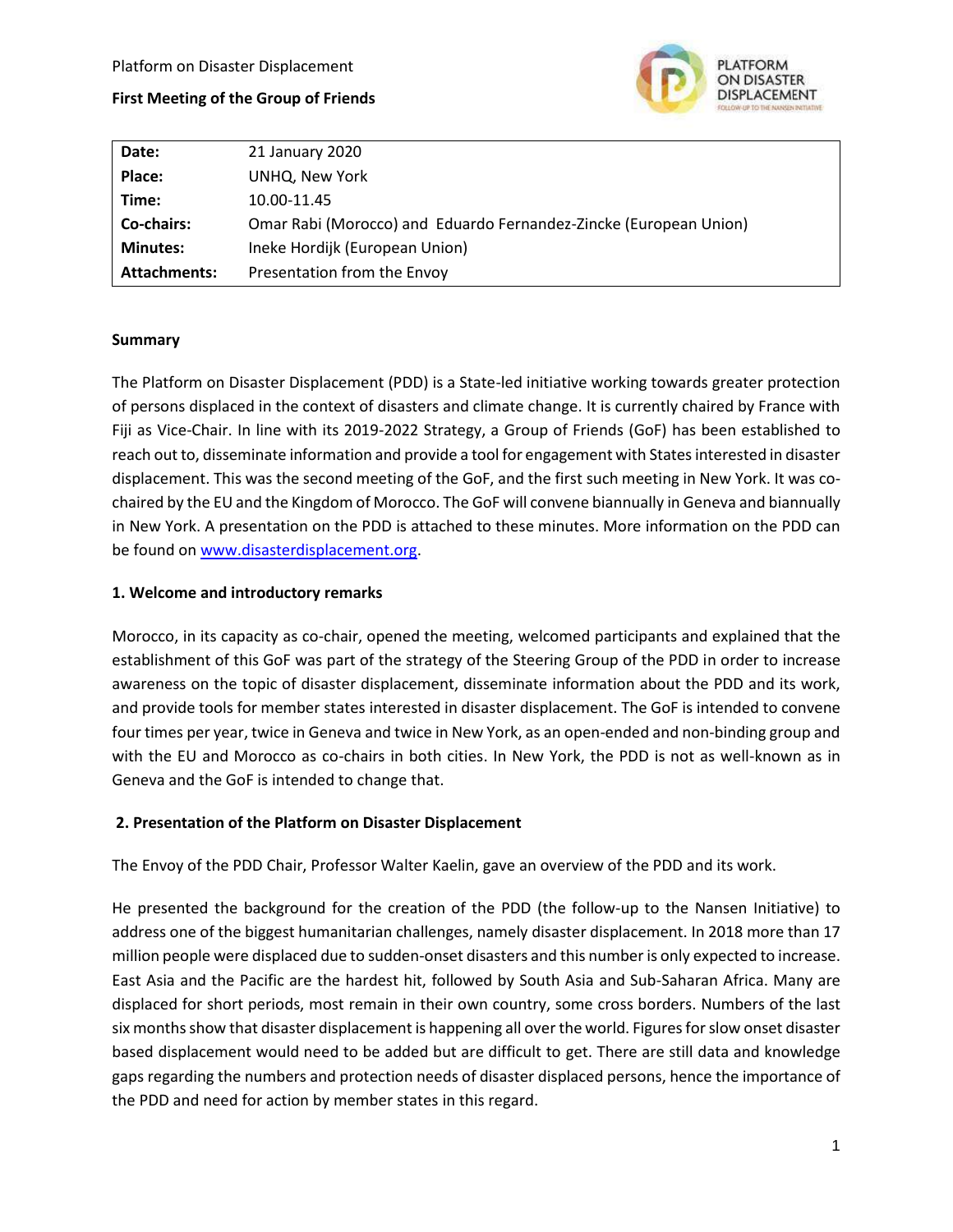### **First Meeting of the Group of Friends**



He explained how disaster displacement has been conceptualised following seven regional intergovernmental consultations around the world gathering effective practices and laying the foundation of the Nansen Initiative Protection Agenda (endorsed by 109 member states) toolbox approach which States can now use as reference to implement targeted action preventing and addressing disaster displacement.

The PDD was created in the context of the 2016 World Humanitarian Summit, and continues the implementation of the recommendations of the Protection Agenda, which can be seen as a toolbox on disaster displacement, and aims to strengthen protection of disaster displaced persons, and to prevent or reduce disaster displacement risks in countries of origin.

Prof. Kaelin noted that several factors play into disaster displacement, including the combination of hazard, exposure, vulnerability, including the quality of governance. Disasters, not just hazards, trigger displacement. He laid out several options to mitigate these factors: climate mitigation can reduce hazard; migration as adaptation or planned relocation can reduce exposure; climate change adaptation, DRR and resilience building can reduce vulnerability. On top of that it is critical to protect internally or cross-border displaced persons. In short, the toolbox approach offers many policy options to (1) help people stay; (2) help people move out of harm's way; and (3) help those displaced.

He situated the work of the PDD in the intersection of global policy processes, such as the Sendai Framework, the United Nations Framework Convention on Climate Change, the two Global Compacts (GCM/GCR) and the recently established High Level Panel on IDPs, while highlighting the four strategic priorities of the PDD until 2022: (1) Support integrated implementation of global policy frameworks; (2) Promote policy and normative development; (3) Facilitate exchange of knowledge and strengthen capacity; and (4) Strengthen evidence and data.

### **3. Ways how States can engage with the PDD and on Disaster Displacement**

The EU, in its capacity as co-chair of the GoF, laid out four ways in which States can engage with the PDD and on disaster displacement, going forward:

- Creating partnerships and engagement by reaching out to other States and partners who have not been involved so far;
- Promoting key messages through global fora, events, and processes, by referring to PDD key messages and information material in statements, and by attending PDD public and side events;
- Engaging in regional efforts by partnering with neighbouring states and engaging regionally in meetings and projects with the support of the PDD, for instance in the Pacific, the Americas, Africa and Southeast Asia where the PDD already runs projects or engages in activities;
- Addressing knowledge gaps by investing in closing the data gap regarding disaster displacement; the PDD Advisory Committee's work in this regard and the African Union's data collection observatory based in Rabat in Morocco are good starting points.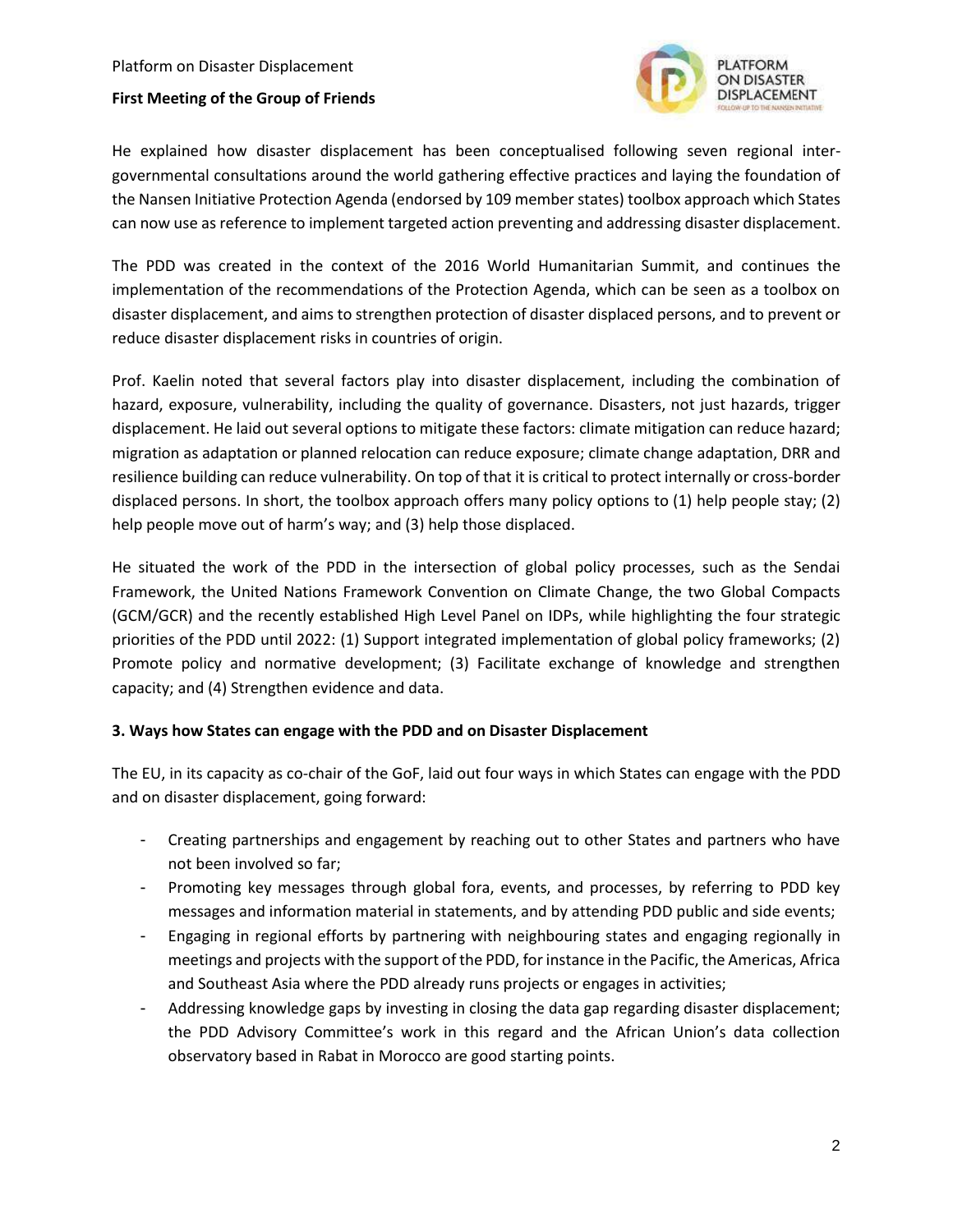

## **4. Questions and Answers**

France (as Chair of the PDD) welcomed the launch of the GoF in New York and outlined the priorities of its chairmanship of the PDD: (1) better integrate PDD in relevant policy frameworks (UNFCCC, Sendai, Global Compacts); (2) integrate the PDD in regions and regional processes; (3) Strengthen engagement of states and their mobilisation in support of the PDD; and (4) strengthen engagement of civil society and development actors (beyond IFI's).

The United Kingdom stressed the importance of discussing disaster displacement in New York, referred to the upcoming COP26 in Glasgow which will focus, as one of four priorities, on resilience and adaptation, and stressed the need of further strengthening anticipatory finance and the use data towards that end. Prof. Kaelin responded that the GoF is well placed to disseminate messages on the importance of anticipatory finance and a good forum to have discussions in an informal way.

Norway and Switzerland emphasised the importance of creating synergies with other related GoF in New York (e.g. High Level Panel on IDPs, DRR, Climate and Security). Prof. Kaelin agreed with the need to break silos/build synergies with other relevant GoF to ensure policy coherence. GoF have an important role in translating policy into concrete action. Joint meetings of relevant GoFs would be useful to exchange information and ensure coherence.

Ireland underscored the importance of a regional approach, referring to its own cooperation with SIDS on DRR and prevention strategies.

Bangladesh reflected on the future role of IHL in protection disaster displaced persons, stressing that it will in the future likely also include the protection of 'climate refugees' and wanted to know the professor's opinion on this. Prof. Kaelin responded that the PDD has no position on this. He agreed that probably in the future there will be IHL underpinning disaster displacement (which will likely start at the regional level).

Mexico expressed its commitment to actively participate in this GoF, both in Geneva and in New York, stressed that the PDD should be field-led, highlighted the PDDs accomplishments through the partnerships it has established, the effectiveness of its toolkit approach and its positive results, and expressed hope that the GoF will be able to take away some of the sensitivities that surround the PDD in New York discussions, and wanted to know the professor's insight into challenges and opportunities that disaster displacement poses to UNDS reform. Prof. Kaelin stressed that the RCs will have the important role of ensuring policy coherence across the different silos.

The United Arab Emirates stated it is happy to be part of the GoF, and expressed support to the PDD, particularly its work on anticipatory finance.